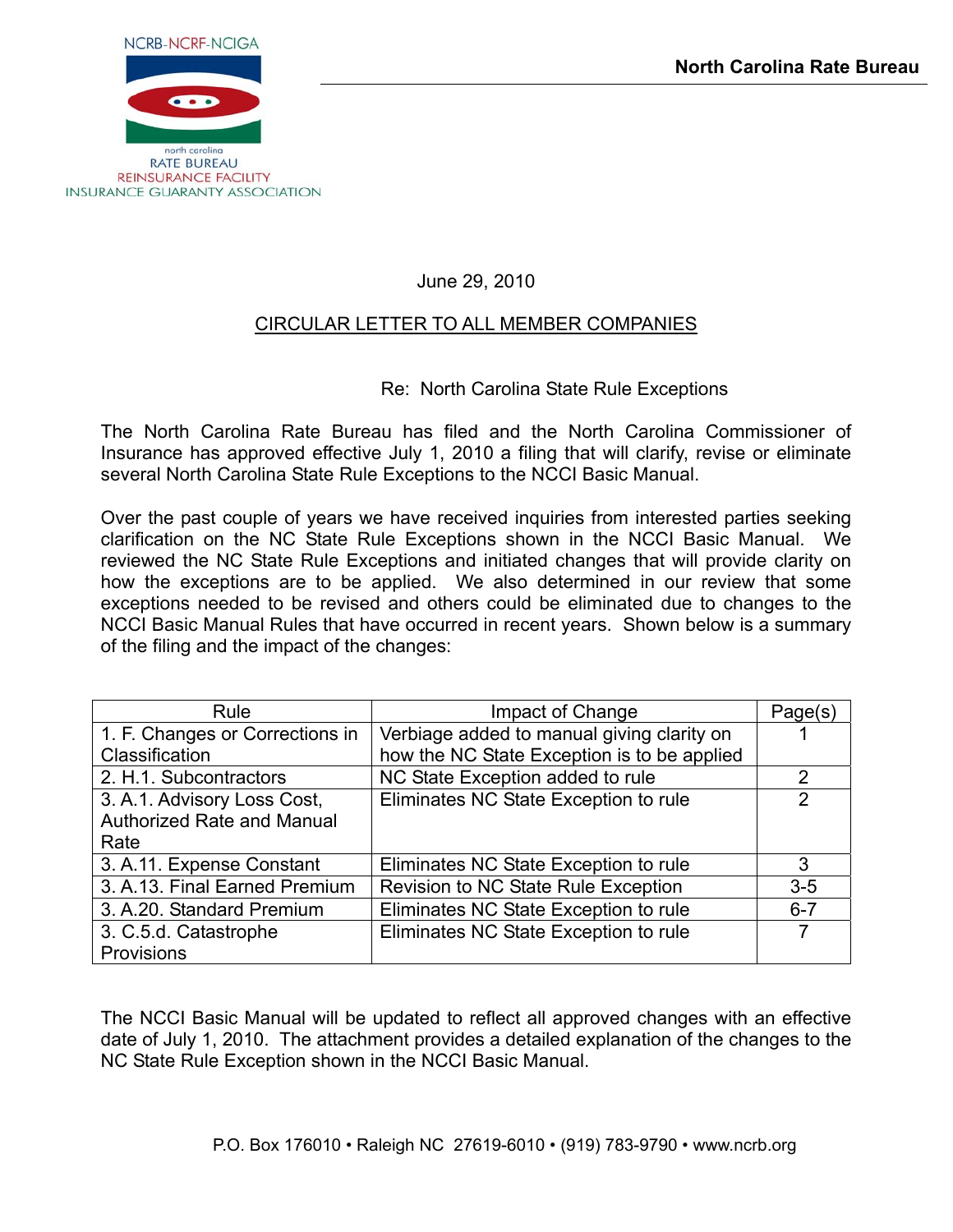Inquiries regarding these changes may be directed to our Information Center at 919-582 1056 or [wcinfo@ncrb.org](mailto:wcinfo@ncrb.org).

Sincerely,

Sue Taylor

Director of Insurance Operations

ST:dms

Attachment

C-10-8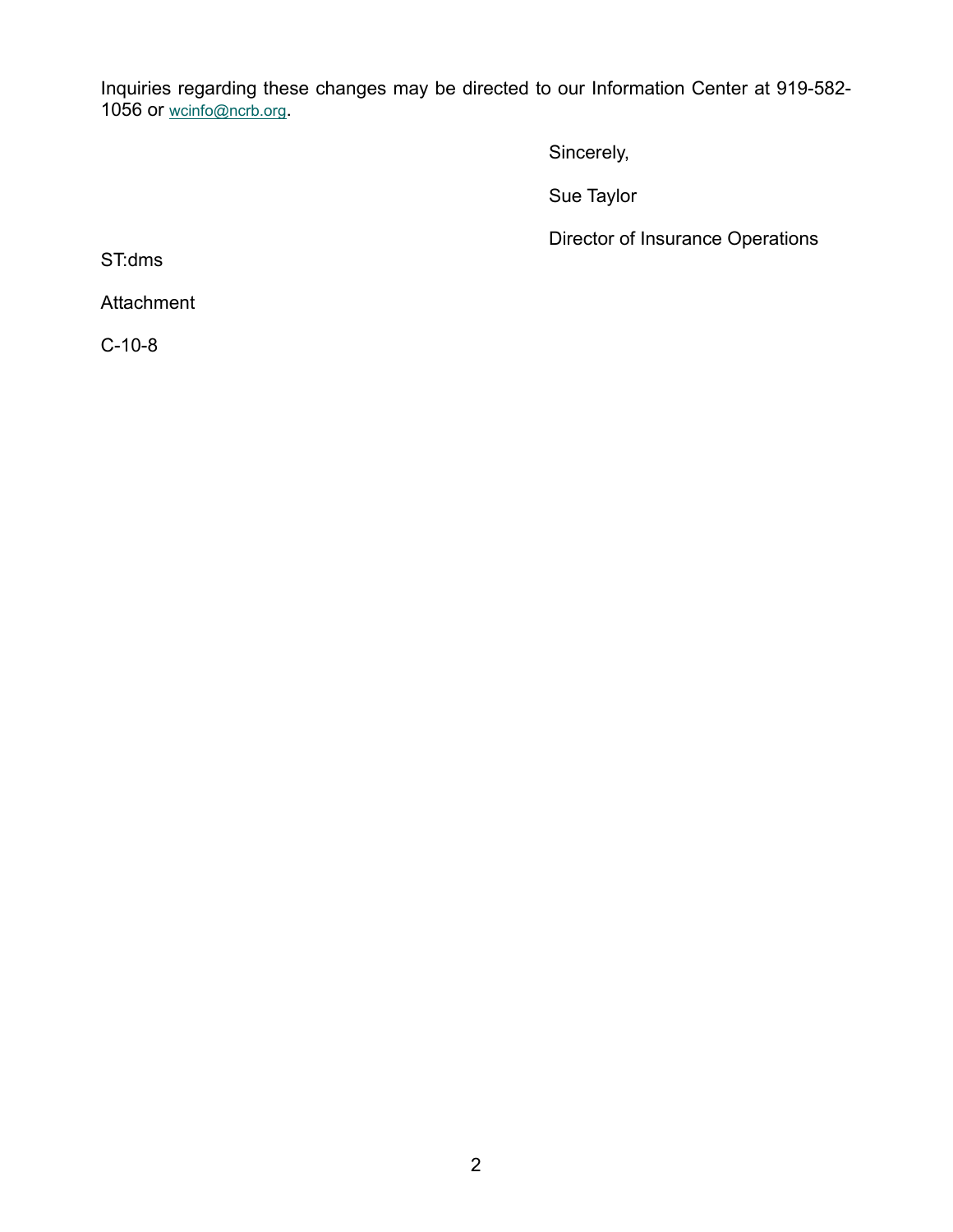| <b>RULE</b>                                                 | <b>CURRENT</b>                                                                                                                                                                                                                                                                                                                                                                                                                                                                                                                                                                                                                                                                                                                                                                                                                                                                            | <b>REVISED</b>                                                                                                                                                                                                                                                                                                                                                                                                                                                                                                                                                                                                                                                                                                                                                                                                                                                                                                           | <b>IMPACT</b>                                                                                                                                                                                                                                   |
|-------------------------------------------------------------|-------------------------------------------------------------------------------------------------------------------------------------------------------------------------------------------------------------------------------------------------------------------------------------------------------------------------------------------------------------------------------------------------------------------------------------------------------------------------------------------------------------------------------------------------------------------------------------------------------------------------------------------------------------------------------------------------------------------------------------------------------------------------------------------------------------------------------------------------------------------------------------------|--------------------------------------------------------------------------------------------------------------------------------------------------------------------------------------------------------------------------------------------------------------------------------------------------------------------------------------------------------------------------------------------------------------------------------------------------------------------------------------------------------------------------------------------------------------------------------------------------------------------------------------------------------------------------------------------------------------------------------------------------------------------------------------------------------------------------------------------------------------------------------------------------------------------------|-------------------------------------------------------------------------------------------------------------------------------------------------------------------------------------------------------------------------------------------------|
| Rule 1.F<br>Changes or<br>Corrections in<br>Classifications | No application to change<br>classifications on the ground that the<br>risk has been improperly classified<br>will be considered by the North<br>Carolina Rate Bureau unless:<br>The application is filed directly<br>$\bullet$<br>with the Bureau, by the insured or<br>by the carrier, and<br>The application is made during<br>$\bullet$<br>the term of the policy or within<br>twelve months after the expiration<br>date thereof<br>As provided in the Standard Workers<br><b>Compensation and Employers</b><br>Liability Policy, the insurance carrier<br>is permitted to audit or re-audit within<br>three years after termination of the<br>policy. The revised audit may be for<br>the purpose of reallocation or<br>amendment of the payroll or other<br>premium basis, according to the<br>rules, rates and rating plans<br>applicable under the manual used by<br>the carrier. | Add the following to Rule 1-F:<br>No application to change<br>classifications on the ground that the<br>risk has been improperly classified will<br>be considered by the North Carolina<br>Rate Bureau unless:<br>The application is filed directly with<br>$\bullet$<br>the Bureau, by the insured or by<br>the carrier, and<br>The application is made during the<br>$\bullet$<br>term of the policy or within twelve<br>months after the expiration date<br>thereof<br>As provided in the Standard Workers<br><b>Compensation and Employers Liability</b><br>Policy, the insurance carrier is<br>permitted to audit or re-audit within<br>three years after termination of the<br>policy. The revised audit may be for<br>the purpose of reallocation or<br>amendment of the payroll or other<br>premium basis, according to the rules,<br>rates and rating plans applicable<br>under the manual used by the carrier. | Verbiage has been added to<br>the NCCI Basic Manual to<br>clarify how the North<br>Carolina State Exception<br>Rule is to be applied to the<br>rule.<br>There is no change to the<br>content of the State Rule<br>Exception for North Carolina. |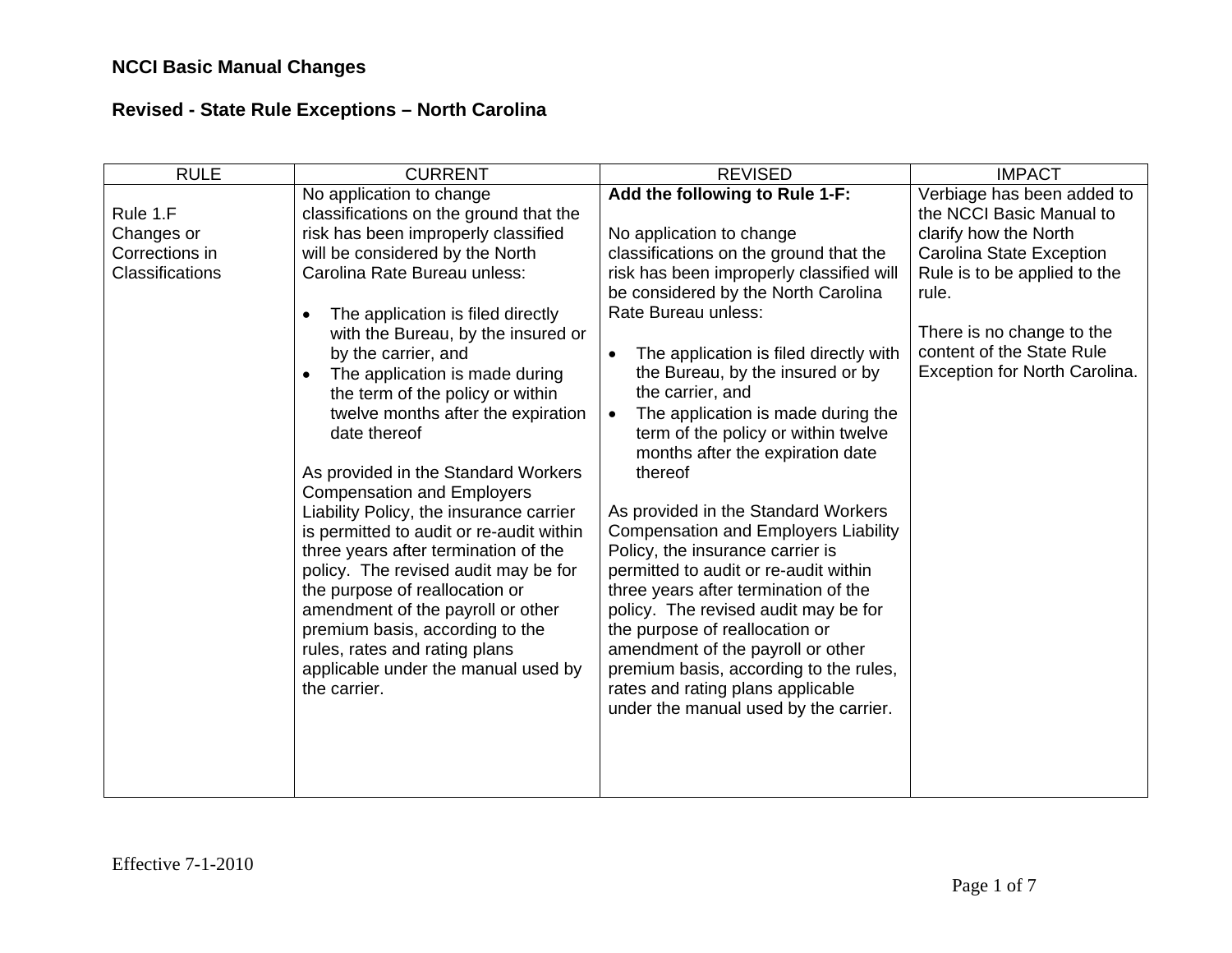| <b>Rule 2.H.1</b><br>Subcontractors                                                   | In those states where workers<br>compensation laws provide that a<br>contractor is responsible for the<br>payment of compensation benefits to<br>employees of its uninsured<br>subcontractors, the contractor must<br>furnish satisfactory evidence that the<br>subcontractor has workers<br>compensation insurance in force<br>covering the work performed for the<br>contractor. The following documents<br>may be used to provide satisfactory | <b>Change Rule 2-H-1 as follows:</b><br>In those states where workers<br>compensation laws provide that a<br>contractor is responsible for the<br>payment of compensation benefits to<br>employees of its uninsured<br>subcontractors, the contractor must<br>furnish satisfactory evidence that the<br>subcontractor has workers<br>compensation insurance in force<br>covering the work performed for the | Add a State Rule Exception<br>for North Carolina.<br>Based on N.C.G.S 97.6<br>"Certificates of Exemption"<br>or "Waivers" are not allowed<br>in North Carolina.<br>Chapter 97-6 of the North<br><b>Carolina Workers</b><br><b>Compensation Act states</b><br>that, "No special contract |
|---------------------------------------------------------------------------------------|---------------------------------------------------------------------------------------------------------------------------------------------------------------------------------------------------------------------------------------------------------------------------------------------------------------------------------------------------------------------------------------------------------------------------------------------------|-------------------------------------------------------------------------------------------------------------------------------------------------------------------------------------------------------------------------------------------------------------------------------------------------------------------------------------------------------------------------------------------------------------|-----------------------------------------------------------------------------------------------------------------------------------------------------------------------------------------------------------------------------------------------------------------------------------------|
|                                                                                       | evidence:<br>Certificate of insurance for the<br>$\bullet$<br>subcontractor's workers<br>compensation policy<br>Certificate of exemption<br>$\bullet$<br>Copy of subcontractors workers<br>$\bullet$<br>compensation policy                                                                                                                                                                                                                       | contractor. The following documents<br>may be used to provide satisfactory<br>evidence:<br>Certificate of insurance for the<br>$\bullet$<br>subcontractor's workers<br>compensation policy<br>Copy of subcontractor's workers<br>$\bullet$<br>compensation policy                                                                                                                                           | can relieve an employer of<br>obligations."<br>Eliminating the second<br>bulleted item in the rule for<br>North Carolina supports the<br>statute.                                                                                                                                       |
| <b>Rule 3.A.1</b><br>Advisory Loss cost,<br>Authorized Rate and<br><b>Manual Rate</b> | When the applicable manual<br>$\bullet$<br>classification carries no specific<br>rate, the Bureau will, after<br>investigation, establish the proper<br>rate.                                                                                                                                                                                                                                                                                     |                                                                                                                                                                                                                                                                                                                                                                                                             | There is not a need for a<br>State Rule Exception to the<br>national rule for North<br>Carolina. We no longer<br>have classifications that do<br>not have a specific rate.<br>This State Rule Exception<br>has been eliminated for<br>North Carolina                                    |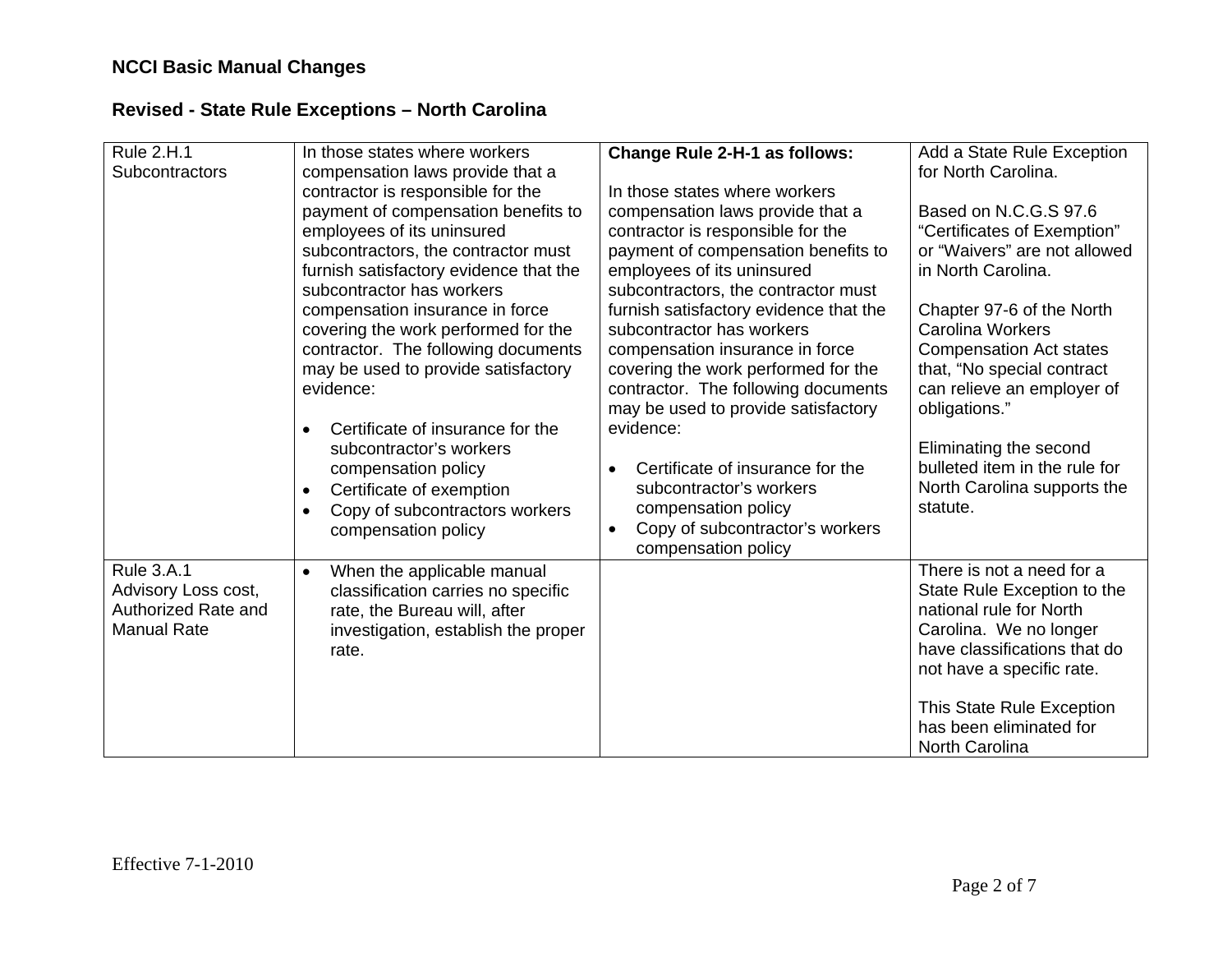| <b>Rule 3.A.11</b><br><b>Expense Constant</b>     | a. The expense constant is:<br>Not subject to premium<br>$\bullet$<br>discount, experience rating<br>modification, retrospective<br>rating adjustment, or<br>additional charges for the<br>catastrophe provisions<br>detailed in Rule 3-A-24<br>Included in the minimum<br>premium for each<br>classification and must not be<br>added to the minimum<br>premium if the minimum<br>premium becomes the final<br>premium for the policy<br>Shown on the Information<br>Page of the policy. For details,<br>refer to User's Guide D-2-<br>$g(6)$ .<br>Refer to the User Guide for an<br>example. |                                                                                                                                                                                                                                                      | The National rule includes all<br>language shown in the North<br>Carolina exception.<br>This State Rule Exception<br>has been eliminated for<br>North Carolina.        |
|---------------------------------------------------|------------------------------------------------------------------------------------------------------------------------------------------------------------------------------------------------------------------------------------------------------------------------------------------------------------------------------------------------------------------------------------------------------------------------------------------------------------------------------------------------------------------------------------------------------------------------------------------------|------------------------------------------------------------------------------------------------------------------------------------------------------------------------------------------------------------------------------------------------------|------------------------------------------------------------------------------------------------------------------------------------------------------------------------|
| <b>Rule 3.A.13</b><br><b>Final Earned Premium</b> | a. Audit of Payroll and Adjustment of<br>Premium<br>The rules, classifications and rates in<br>this manual govern the audit of<br>payroll and adjustments of premiums<br>subject to the following requirements:<br>1. The carrier must make an actual                                                                                                                                                                                                                                                                                                                                          | Add the following to Rule 3-A-13:<br>a. Audit of Payroll and Adjustment of<br>Premium<br>The rules, classifications and rates in<br>this manual govern the audit of payroll<br>and adjustments of premiums subject<br>to the following requirements: | The State Rule Exception for<br>North Carolina has been<br>revised to bring audit rules<br>for voluntary policies in line<br>with those of assigned risks<br>policies. |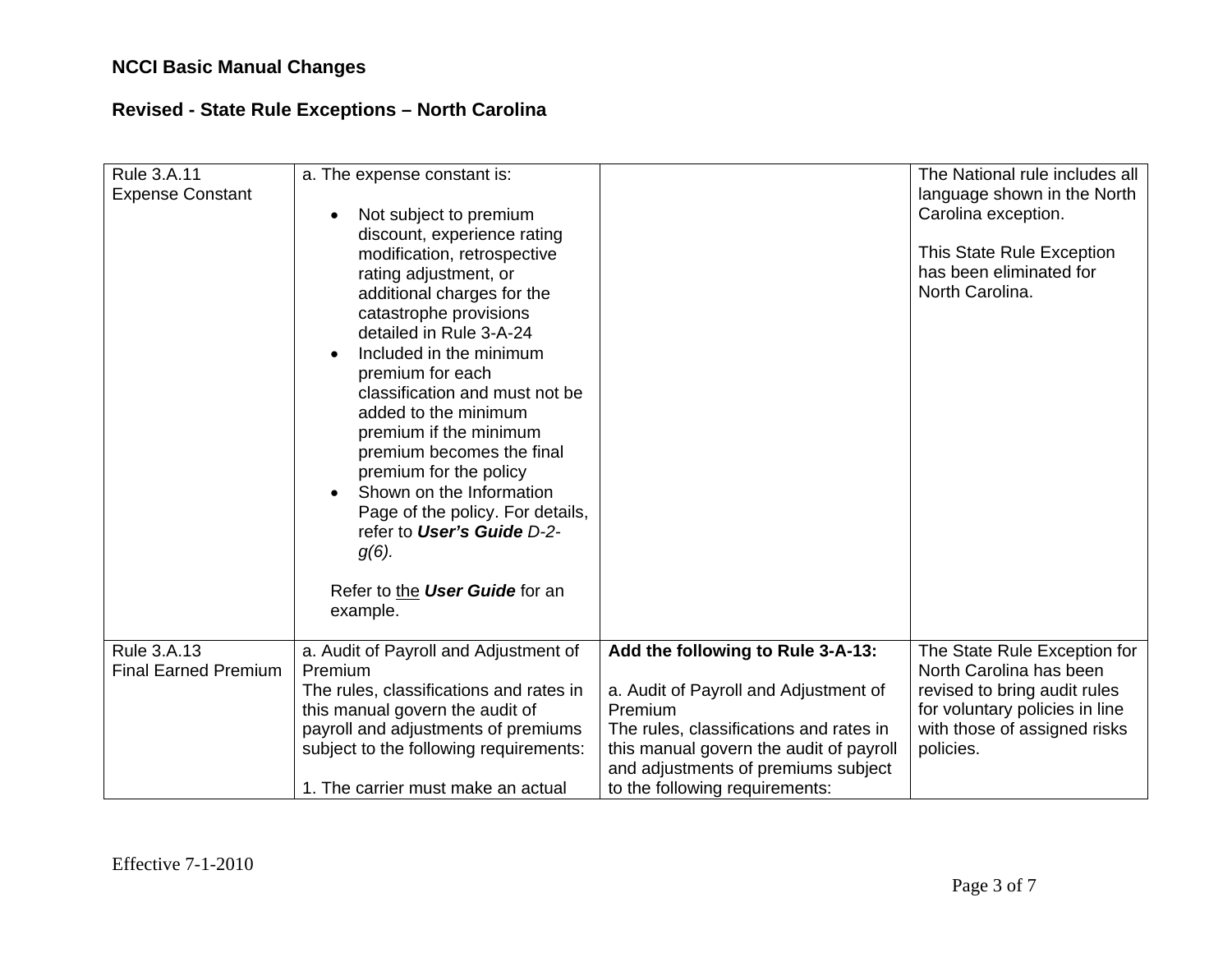| audit of the employer's records for the<br>purpose of determining the premium<br>in accordance with the following:<br>(a) Each risk producing an annual<br>premium of \$5,000 or more must be<br>audited at least once a year.<br>(b) Except as provided in subdivision<br>c. following, each risk producing an<br>annual premium of less than \$5,000<br>must be audited the first year it is<br>written by a particular carrier, and at<br>least once every three years<br>thereafter. In each year when such a<br>risk is not audited, a signed payroll<br>statement must be obtained from the<br>employer. | 1. The carrier must make an actual<br>audit of the employer's records for the<br>purpose of determining the premium in<br>accordance with the following:<br>(a). For each risk producing an annual<br>premium of less then \$50,000, the<br>carrier must complete a mail or<br>telephone audit of the employer's<br>records at least once a year.<br>(b) For each risk producing an annual<br>premium of \$50,000 or more, the<br>carrier must make a final physical<br>audit of the employer's records at<br>least once a year. |  |
|----------------------------------------------------------------------------------------------------------------------------------------------------------------------------------------------------------------------------------------------------------------------------------------------------------------------------------------------------------------------------------------------------------------------------------------------------------------------------------------------------------------------------------------------------------------------------------------------------------------|----------------------------------------------------------------------------------------------------------------------------------------------------------------------------------------------------------------------------------------------------------------------------------------------------------------------------------------------------------------------------------------------------------------------------------------------------------------------------------------------------------------------------------|--|
| (c) In instances where an audit is<br>clearly impracticable, such as private<br>residences or building operations<br>risks served by one or two<br>employees, an actual audit may be<br>waived and a signed payroll<br>statement from the employer may be<br>accepted.<br>2. Upon failure of the insured to return<br>voluntary audit request or refusal to<br>cooperate in completing a final<br>physical audit, the workers<br>compensation carrier may utilize                                                                                                                                              | 2. Failure of the insured to respond to<br>audit request or refusal to cooperate in<br>completing a voluntary or physical<br>audit may result in the workers<br>compensation carrier utilizing payroll<br>up to a maximum of three times the<br>estimated payroll for purposes of<br>determining the final premium subject<br>to the following conditions:<br>(a) The carrier must make two good<br>faith efforts to obtain the voluntary<br>audit report or complete the physical<br>audit.                                     |  |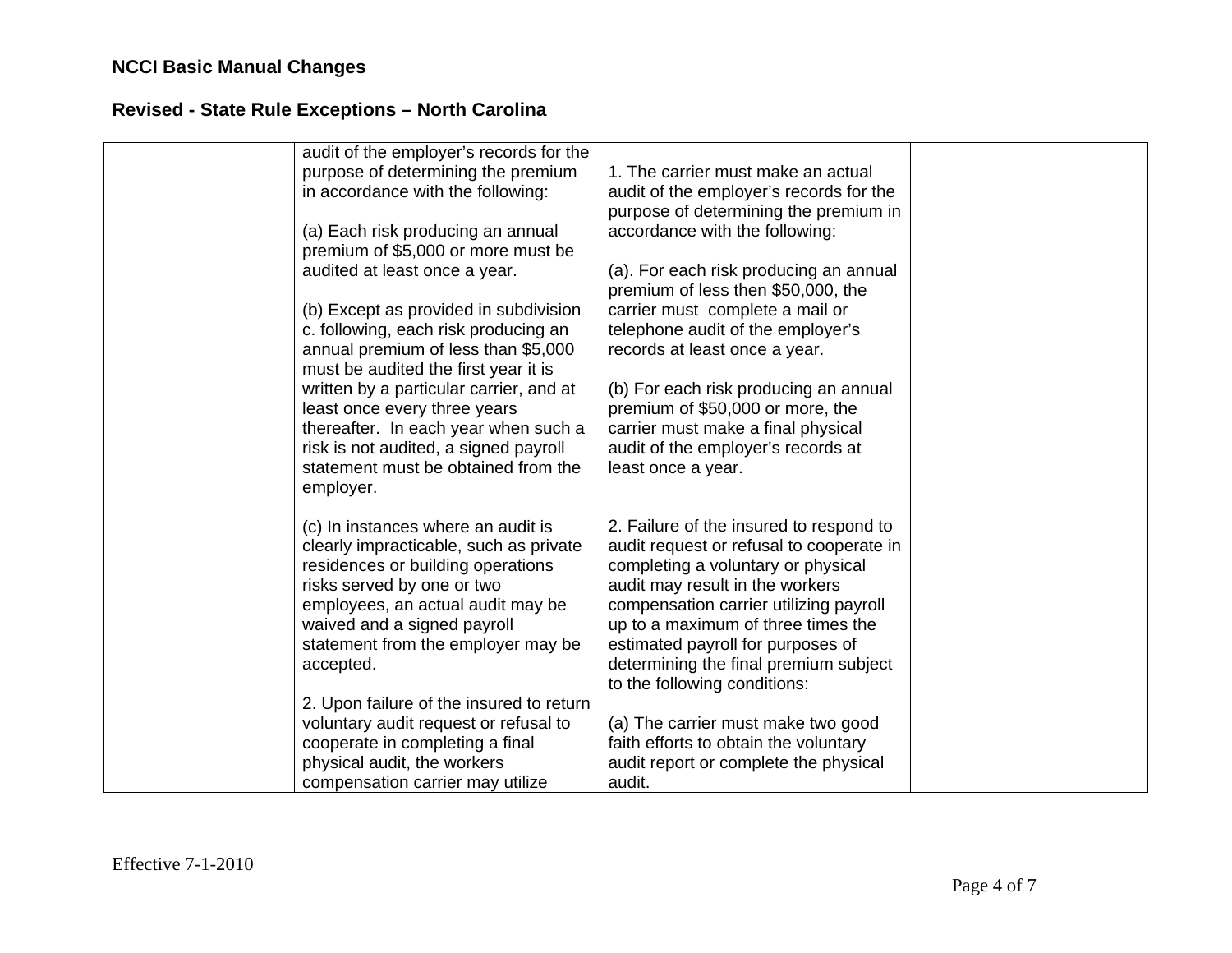| payroll up to a maximum of three<br>times the estimated payroll for<br>purposes of determining the final<br>premium subject to the following<br>conditions:                                                                                                                       | (b) The carrier must document the<br>audit file regarding the above attempts<br>to obtain the required audit<br>information.                                                                      |  |
|-----------------------------------------------------------------------------------------------------------------------------------------------------------------------------------------------------------------------------------------------------------------------------------|---------------------------------------------------------------------------------------------------------------------------------------------------------------------------------------------------|--|
| (a) The carrier must make two good<br>faith efforts to obtain the voluntary<br>audit report or complete the physical<br>audit.                                                                                                                                                    | (c) After two good faith attempts to<br>obtain information, the carrier must<br>send a letter certified mail to the<br>insured advising them of the specific<br>records that are required and the |  |
| (b) The carrier must document the<br>audit file regarding the above<br>attempts to obtain the required audit<br>information.                                                                                                                                                      | premium that will be charged if the<br>insured continues to refuse access to<br>the records. A cancellation notice for<br>the renewal policy should be issued.<br>The cancellation notice may be  |  |
| (c) After two good faith attempts to<br>obtain information, the carrier must<br>send a letter certified mail to the<br>insured advising them of the specific<br>records that are required and the<br>premium that will be charged if the<br>insured continues to refuse access to | rescinded if the audit is performed.                                                                                                                                                              |  |
| the records. A cancellation notice for<br>the renewal policy should be issued.<br>The cancellation notice may be<br>rescinded if the audit is performed.                                                                                                                          |                                                                                                                                                                                                   |  |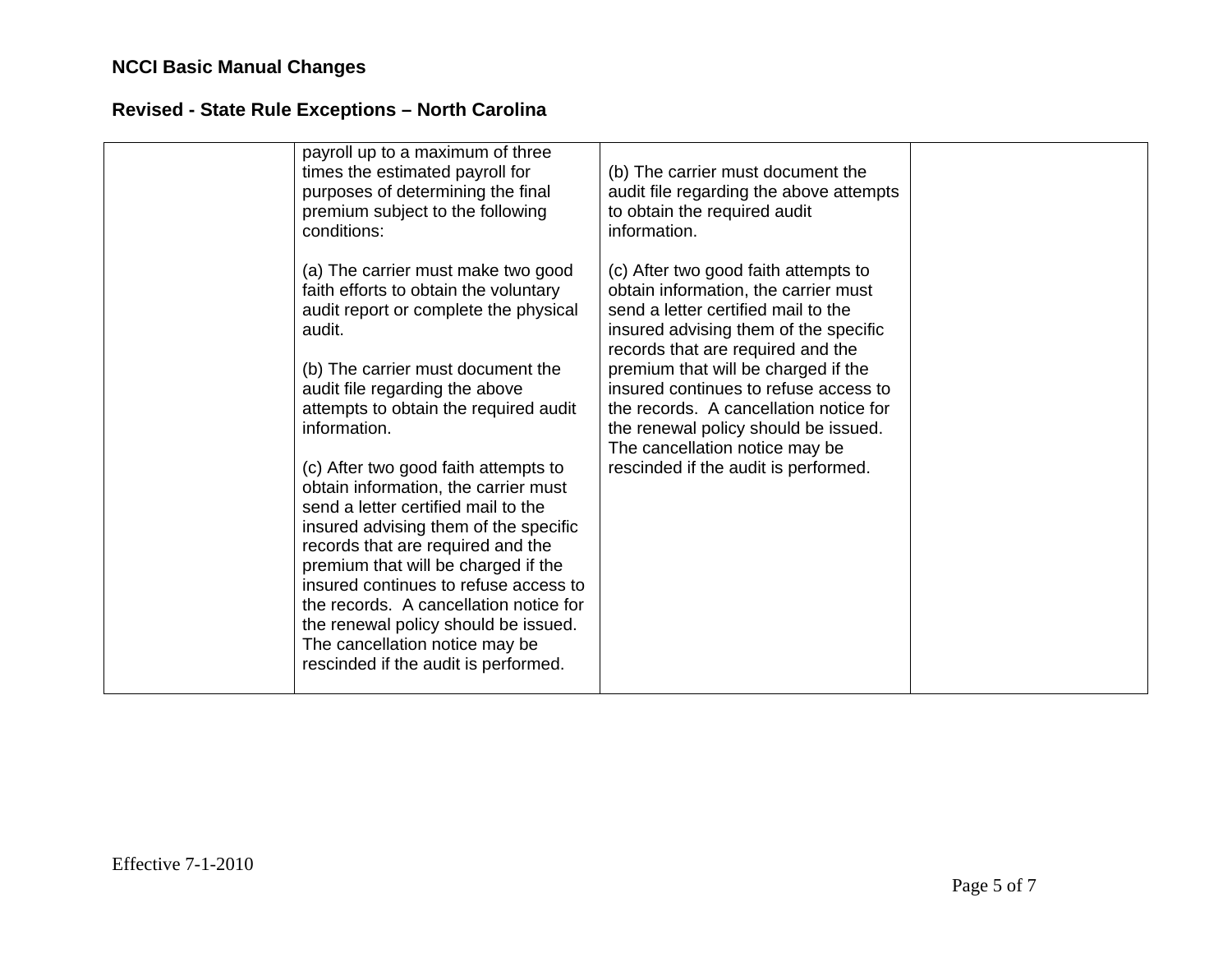| Rule 3.A.20<br><b>Standard Premium</b> | Standard Premium is the premium<br>before the application of the premium<br>discount.<br>It is the state premium determined on<br>the basis of:<br>Authorized rates<br>$\bullet$<br>Disease loadings<br>Nonratable elements<br>Aircraft seat surcharges<br>$\bullet$<br>Premium for increased limits<br>of liability<br>Experience rating modification<br>Applicable schedule rating<br>modification<br>Minimum premiums                                                                                                  | The National rule includes all<br>language shown in the North<br>Carolina exception.<br>This State Rule Exception<br>has been eliminated for<br>North Carolina. |
|----------------------------------------|---------------------------------------------------------------------------------------------------------------------------------------------------------------------------------------------------------------------------------------------------------------------------------------------------------------------------------------------------------------------------------------------------------------------------------------------------------------------------------------------------------------------------|-----------------------------------------------------------------------------------------------------------------------------------------------------------------|
|                                        | Total Standard Premium is the total<br>premium for all states covered by the<br>policy excluding expense constant,<br>additional charges for catastrophe<br>provisions detailed in Rule 3-A-24,<br>and any disease charges subject to<br>the Federal Coal Mine Health and<br>Safety Act before the application of<br>the premium discount.<br>Refer to state pages concerning the<br>application of the above rating<br>elements, or any state special rating<br>elements.<br><b>Note: The Annual Financial Calls for</b> |                                                                                                                                                                 |